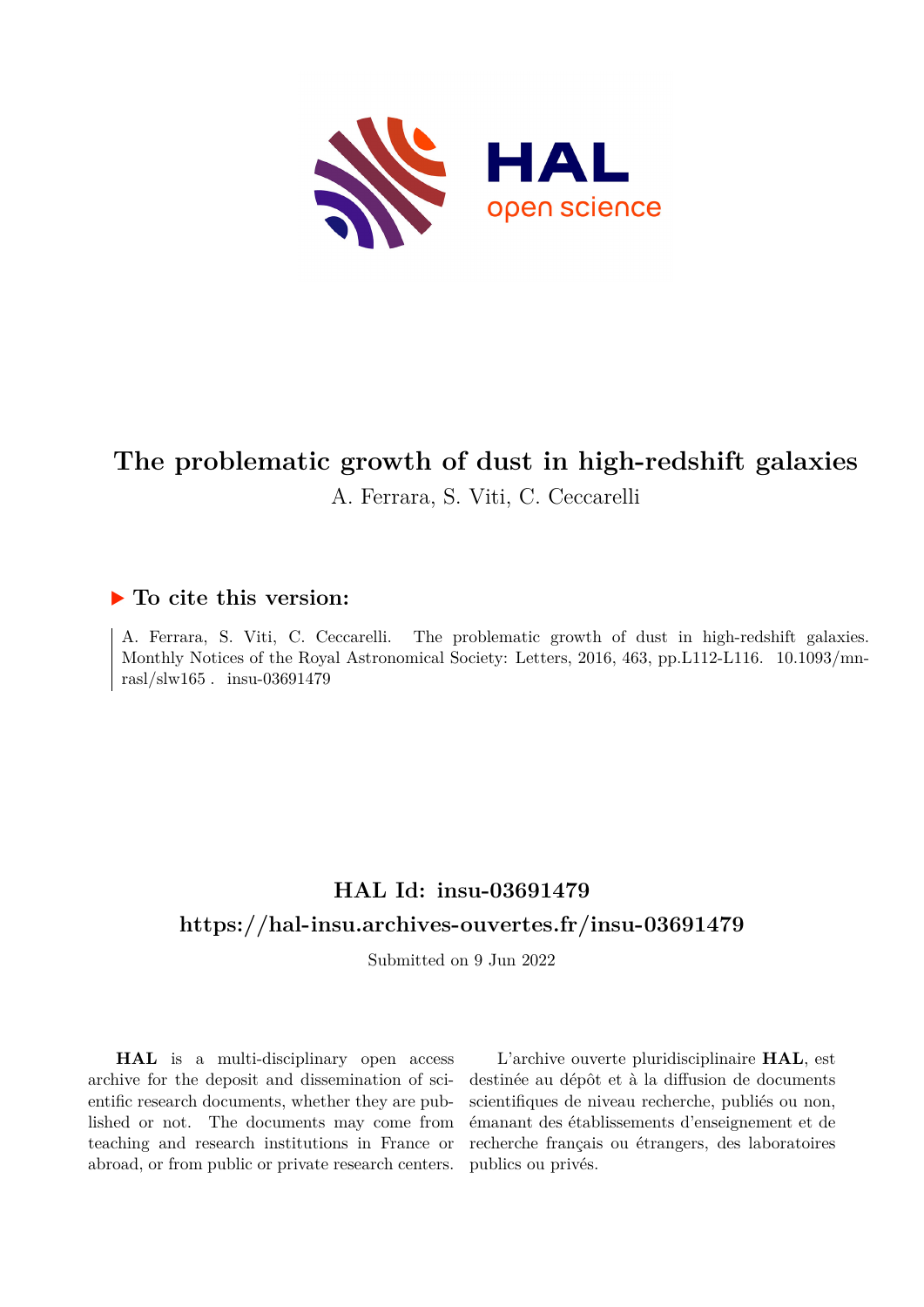## **The problematic growth of dust in high-redshift galaxies**

## A. Ferrara,  $1\star$  S. Viti<sup>2</sup> and C. Ceccarelli<sup>3,4</sup>

<sup>1</sup>*Scuola Normale Superiore, Piazza dei Cavalieri 7, I-56126 Pisa, Italy* <sup>2</sup>*Department of Physics and Astronomy, University College London, Gower Street, London WC1E 6BT, UK* <sup>3</sup>*Univ. Grenoble Alpes, IPAG, F-38000 Grenoble, France*

<sup>4</sup>*CNRS, IPAG, F-38000 Grenoble, France*

Accepted 2016 August 17. Received 2016 August 17; in original form 2016 July 6

## **ABSTRACT**

Dust growth via accretion of gas species has been proposed as the dominant process to increase the amount of dust in galaxies. We show here that this hypothesis encounters severe difficulties that make it unfit to explain the observed UV and IR properties of such systems, particularly at high redshifts. Dust growth in the diffuse ISM phases is hampered by (a) too slow accretion rates, (b) too high dust temperatures, and (c) the Coulomb barrier that effectively blocks accretion. In molecular clouds these problems are largely alleviated. Grains are cold (but not colder than the CMB temperature,  $T_{\text{CMB}} \approx 20$  K at redshift  $z = 6$ ). However, in dense environments accreted materials form icy water mantles, perhaps with impurities. Mantles are immediately  $(\lesssim\!\!1$  yr) photo-desorbed as grains return to the diffuse ISM at the end of the cloud lifetime, thus erasing any memory of the growth. We conclude that dust attenuating stellar light at high-z must be ready-made stardust largely produced in supernova ejecta.

**Key words:** dust, extinction – galaxies: high-redshift.

## **1 INTRODUCTION**

Dust grains are a fundamental constituent of the interstellar medium (ISM) of galaxies. A large fraction ( $\approx$ 50 per cent in the Milky Way) of the heavy elements produced by nucleosynthetic processes in stellar interiors can be locked into these solid particles. They are vital elements of the ISM multiphase gas life-cycle, and key species for star formation, as they absorb interstellar UV photons, heat and cool the gas. They also catalyse the formation of  $H_2$  on their surfaces, the first step towards the formation of all other ISM molecules, including CO.

The presence of dust at high ( $z \ge 6$ ) redshift implies that conventional dust sources (AGB and evolved stars) are not the dominant contributors. This is because their evolutionary time-scales are close or exceed the Hubble time at that epoch ( $\approx$ 1 Gyr). Following the original proposal by Todini & Ferrara (2001), it is now believed that the first cosmic dust grains were formed in the supernova ejecta ending the evolution of fast-evolving massive stars (Hirashita & Ferrara 2002; Bianchi & Schneider 2007; Nozawa et al. 2007; Gall, Hjorth & Andersen 2011; Bocchio et al. 2016). Thus, albeit quasar host galaxies show remarkably high dust masses (Bertoldi et al. 2003; Beelen et al. 2006; Michałowski et al. 2010), in general the dust content of early galaxies rapidly decreases (Capak et al. 2015;

Bouwens et al. 2016). This does not come as a complete surprise given that the mean metallicity of the Universe<sup>1</sup> increases with time.

Usually the presence of dust in high-z galaxies is assessed via a specific observable, the so-called  $\beta$  slope. This is defined as the slope of the rest-frame UV galaxy emission spectrum,  $F^i_\lambda \propto \lambda^\beta$ , in the wavelength range 1600–2500 A. As dust extinction typically rises towards shorter wavelengths, a flatter slope indicates the presence of larger amounts of dust. Indeed, this is what has been recently shown by ALMA observations (Capak et al. 2015; Bouwens et al. 2016).

It has been claimed that current observations cannot be explained purely by dust production by sources (either SNe or AGB/evolved stars). Instead, the dominant contribution to the dust mass of high-z galaxies should come from grain growth (Michałowski et al. 2010; Hirashita & Voshchinnikov 2014; Mancini et al. 2015) in the ISM. This can happen only if gas-phase atoms and molecules can stick permanently to grain surfaces (typically consisting of silicate or amorphous carbonaceous materials) and remain bound to the grain solid structure. Simplistic approaches based on a 'sticking coefficient' argument predict that the growth time of the grains could be very fast  $(\leq 1$  Myr). However, such conclusion fails to catch some critical points that we examine here.

<sup>1</sup> Throughout the paper, we assume a flat Universe with the following cosmological parameters:  $\Omega_m = 0.308$ ,  $\Omega_{\Lambda} = 1 - \Omega_m = 0.692$ , and  $\Omega_b =$ 0.048, where  $\Omega_M$ ,  $\Omega_{\Lambda}$ ,  $\Omega_{\rm b}$  are the total matter, vacuum, and baryonic densities, in units of the critical density, and *h* is the Hubble constant in units of 100 km/s (Planck Collaboration et al. 2015).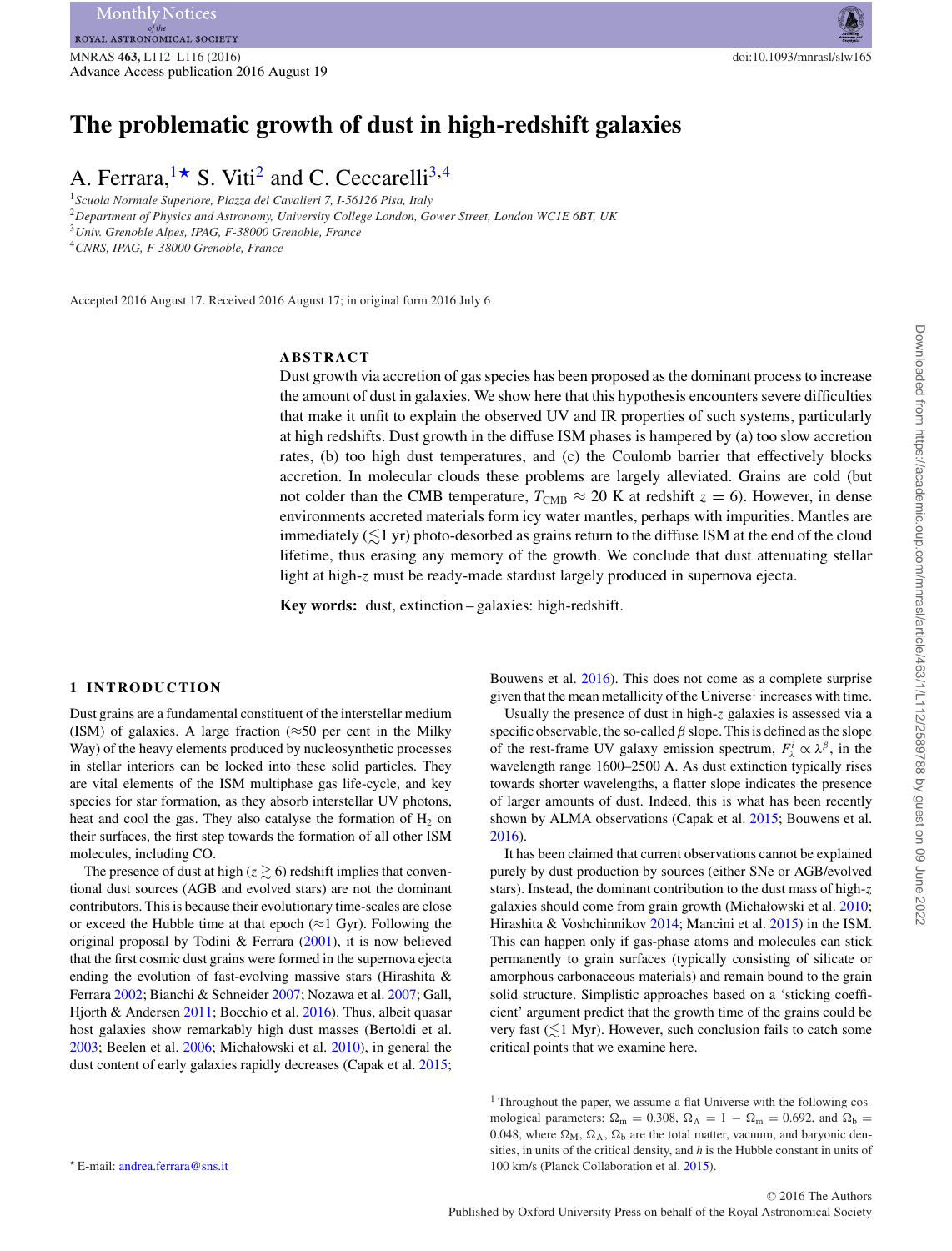The first problem is linked to the type of material that silicate or carbonaceous cores tend to accrete. As we will argue in this *Letter*, accretion can only occur in MCs. There, silicate or carbonaceous refractory cores must predominantly accrete the most abundant elements, namely oxygen and carbon, either in atomic or in molecular form (CO). These species condense on grain surfaces where they are hydrogenated, forming icy mantles mainly made up of water, CO, CO2, ammonia, methane and, possibly, other impurities (Boogert, Gerakines & Whittet 2015). Mantles do not share the same optical properties as refractory cores. However, this is not a relevant point, given that icy mantles are very volatile and rapidly photo-desorbed as grains re-emerge from MCs.

A second problem with the growth scenario arises from the increasing CMB temperature,  $T_{\text{CMB}} = T_0(1 + z)$  K with  $T_0 = 2.725$ . While dust in Milky Way molecular clouds typically attains temperatures ≈10–20 K (Stutz et al. 2010), at high-z dust cannot cool below  $T_{\text{CMB}}$ . This might represent a serious problem for dust growth, as the warmer surface hampers the sticking ability of particles.

It then appears that if early galaxy properties require a larger amount of UV-absorbing dust particles, we are forced to conclude that the observed grains must be ready-made products of the most efficient high-z factories, i.e. SNe. In the following we show that this is indeed the case.

### **2 DUST ACCRETION: WHAT AND WHERE**

After solid particles condense out of early supernova ejecta, and are possibly processed by the reverse shock, they are injected in the pervasive diffuse phases of the ISM, i.e. the Cold Neutral Medium (CNM; density  $n_C \approx 30 \text{ cm}^{-3}$ , temperature  $T_C \approx 100 \text{ K}$ ) and the Warm Neutral Medium (WNM,  $n_W \approx 0.4 \text{ cm}^{-3}$ ,  $T_W \approx 8000 \text{ K}$ ). Usually, these two phases are considered to be in thermal equilibrium (Field, Goldsmith & Habing 1969; Wolfire et al. 2003; Vallini et al. 2013). However, the multiphase regime exists only in a narrow, metallicity-dependent range of pressures. Outside this regime, the gas settles on a single phase. At high pressures (a more typical situation for denser high-z galaxies), the CNM dominates; at low pressures the WNM takes over. We therefore concentrate in what follows on the CNM. As both destruction and production processes ultimately rely on supernova explosions (Dayal, Hirashita & Ferrara 2010), the equilibrium dust abundance is essentially independent on star formation rate (SFR).

Even if they initially reside in the CNM, grains become periodically embedded into MCs forming out of this phase. This happens on the gas depletion time-scale,  $\tau_g \approx M_g/\text{SFR}$ , where  $M_g$  is the total gas mass. In galaxies,  $\tau_{\rm g}$  decreases with redshift, but it remains close to 10 per cent of the Hubble time at any epoch, i.e.  $\tau_{\rm g} \approx$ few  $\times$  100 Myr at  $z = 6$ . This time-scale should be compared with the lifetime of MCs, which is much shorter, i.e.  $\approx$ 10 Myr. Thus, it is reasonable to conclude that grains spend a large fraction of their lifetime in the diffuse phase. An important point is that, while in MCs, dust grains are largely shielded from UV radiation and therefore have lower temperatures.

#### **2.1 The grain accretion process**

Before analysing the specific cases of the CNM and MCs in high-z galaxies, we recall here the basic theory of grain accretion. Consider grains whose temperature is  $T<sub>d</sub>$ . The grain accretion time-scale,  $\tau<sub>a</sub>$ , is set by kinetics and is given by (Spitzer 1978; Umebayashi & Nakano 1980):

$$
\tau_a^{-1} \approx S n_d \pi a^2 v_s \tag{1}
$$

where  $n_d$  is the grain number density (proportional to the hydrogen number density,  $n_{\rm H}$ , and metallicity, *Z*) and *a* is the average (spherical) grain radius. The most probable species velocity (the maximum of the Maxwell distribution function) is  $v_s = (2k_B T/m_s)^{1/2}$ , i.e. the square root of the ratio of gas temperature and species mass;  $S(T_d, m_s)$  is the accreting species sticking probability. The latter is a poorly known function of the dust temperature and composition, and of the accreting species. Recently, He, Acharyya & Vidali (2016) reported an experimental determination of the *S* value for different species and dust temperatures. They propose a general formula to evaluate *S* from the species binding energy and dust temperature. In the following, we adopt their prescription (namely their equation 1). In practice, though, for  $T_d \lesssim 30$  K, and binding energies larger than about  $E_b/k_B = 1100$  K, the sticking probability is equal to unity.

Once an atom or molecule has sticked on to the dust grain, its fate depends on the species binding energy,  $E<sub>b</sub>$ , the dust temperature,  $T<sub>d</sub>$ , and the irradiation from FUV and cosmic rays. First, the atom/molecule might be thermally desorbed after a time

$$
\tau_d^{-1} \approx \nu_0 \exp(-E_b/k_B T_d) \tag{2}
$$

where  $v_0$  is the vibrational frequency of the sticking species. In general,  $v_0$  depends on the properties of the grain surface and adsorbed species (Hasegawa, Herbst & Leung 1992). In practice, it is ≈10<sup>12</sup>s<sup>-1</sup> for the cases relevant to the present study, namely H, O and Si atoms and water molecules (Minissale, Congiu & Dulieu 2016). The binding energy refers to the van der Waals force, typically a small fraction of eV for many species (see below). Therefore, the desorption rate is very sensitive to  $T<sub>d</sub>$  and it is almost a step function (Collings et al. 2004). In addition to thermal desorption, FUV and cosmic rays may provide enough energy to the accreted species to evict a fraction of them back into the gas (Leger, Jura & Omont 1985; Shen et al. 2004; Bertin et al. 2013). This desorption rate depends on  $E<sub>b</sub>$  and the specific microphysics of the process. It suffices to note here that equation (1) provides, therefore, a lower limit to the actual accretion time.

Finally, a third relevant time-scale is that needed by a species to hop and scan the grain surface. This is known as the 'scanning time', and it is given by:

$$
\tau_{\rm s}^{-1} \approx N_{\rm s}^{-1} \nu_0 \exp(-E_{\rm d}/k_B T_{\rm d}). \tag{3}
$$

 $N<sub>s</sub>$  is the number of sites of the grain; for  $a = 0.1 \,\mu$ m and a mean distance between sites of 3.5 A,  $N_s \approx 10^5$ . The diffusion energy,  $E_d$ , is a poorly known parameter. Usually, this is taken to be a fraction,  $f_d$ , of the binding energy, i.e.  $E_d = f_d E_b$ . Experiments give often rather contradictory results, but tend to justify values in the range  $f<sub>d</sub> = 0.3-0.8$  [see discussion in Taquet, Ceccarelli & Kahane (2012)]. For highly reactive species, like H and O, laboratory experiments provide diffusion energies rather than *E*b. Fox oxygen, Minissale et al. (2016) find  $E_d/k_B = 750$  K and  $E_b/k_B = 1320$  K. For H atoms, experiments find  $210 \text{ K} < E_d/k_B < 638 \text{ K}$ , depending on adsorbing surface and site (Hornekær et al. 2005; Matar et al. 2008; Hama et al. 2012). However, Hama et al. (2012) showed that the majority of sites have  $E_d/k_B = 210$  K. In this study, we assume  $E_b/k_B = 500$  K and  $E_d/k_B = 210$  K for H, following the majority of astrochemical models. No experimental measurements or theoretical calculations exist for the binding energy of Si atoms, apart from the 2700 K heuristic estimate by Hasegawa & Herbst (1993). Finally, the water binding energy has been measured to be 1870 and 5775 K on bare silicates/amorphous water, respectively (Fraser et al. 2001).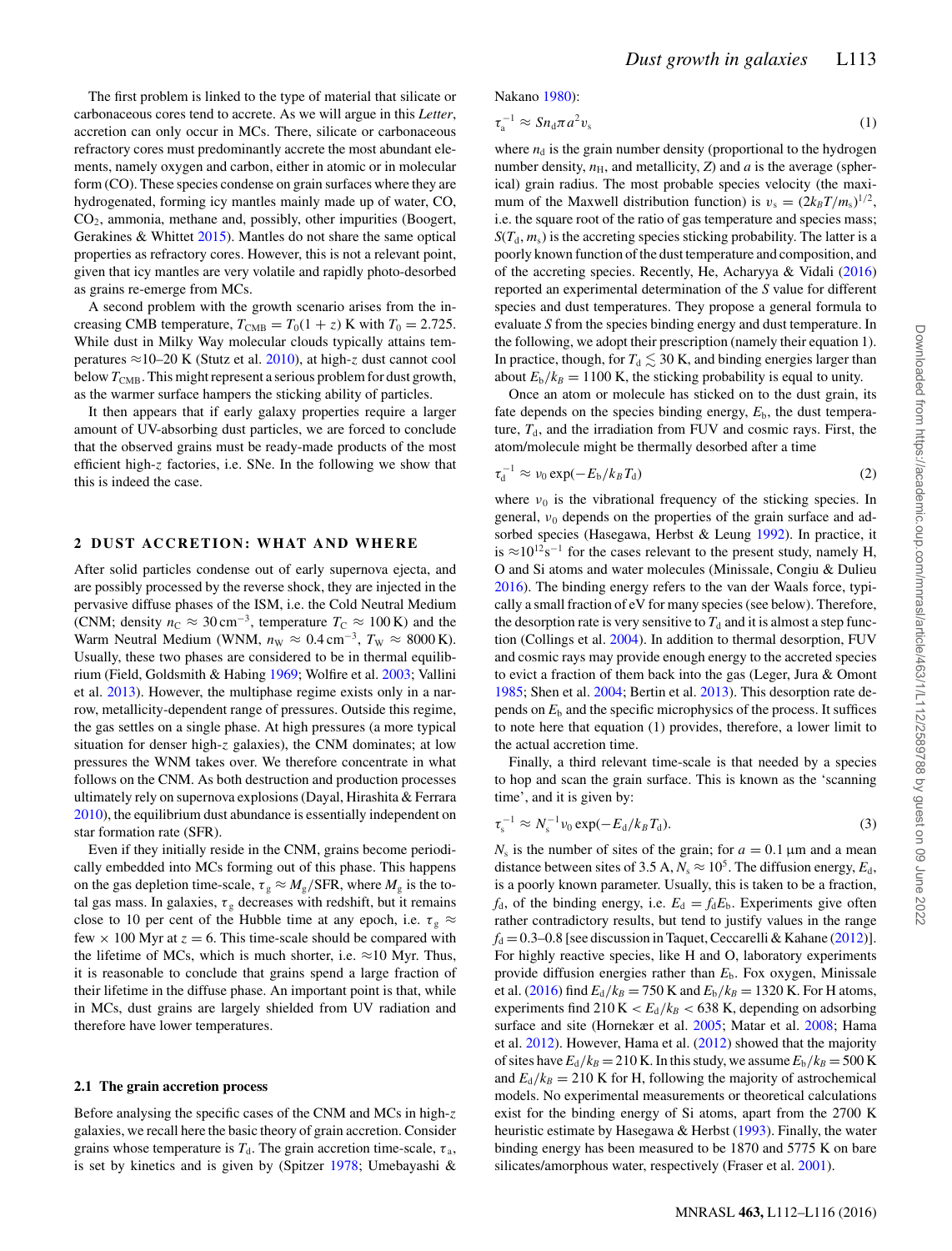In the following we investigate whether grain growth is possible and what type of condensables can be actually accreted on the bare soil surfaces of the grains. We consider separately the case of the CNM and MC environments and study processes as a function of the galaxy redshift. We will also concentrate on silicates as Weingartner & Draine (2001) showed that a for SMC-like extinction curve appropriate for high-z galaxies, the silicate/carbonaceous mass ratio is  $\approx$ 11 : 1, i.e. C-based grains negligibly contribute to total dust mass.

## **2.2 Residence in the diffuse phase**

Let us consider the case of the CNM, whose properties have been defined above, namely a gas temperature of 100 K and hydrogen nuclei density of 30 cm<sup> $-3$ </sup>. Assume also that the sticking species is a Si atom (of mass 28 amu). Plugging these values into equation (1) we find

$$
\tau_{\rm a} \approx 1.2 \,\text{Gyr} \left( \frac{0.1 \,\text{Z}_{\bigodot}}{Z} \right) \left( \frac{a}{0.1 \,\text{\mu m}} \right) S^{-1}.\tag{4}
$$

The binding energy of Si atoms is estimated to be  $E_b/k_B = 2700 \text{ K}$ (Hasegawa  $&$  Herbst 1993; see above), so that the sticking probability is essentially unity, according to He et al. (2016). This time-scale is very long and even exceeds the Hubble time at  $z = 6$ . Smaller grains,  $a \approx 0.01 \,\mu\text{m}$ , due to their larger surface/mass area, might have proportionally shorter  $\tau_a$ . However, time scales remain comparable or longer than the depletion time-scale,  $\tau_{\varphi}$ , discussed above.

Thus, grain growth in the diffuse ISM is overwhelmingly difficult for at least three reasons. First, the accretion time-scale  $\tau_a$  is at best comparable to the residence time in the ISM. This means that by the time at which accretion from the gas phase *might* become important, the grain moves from the diffuse to the dense molecular phase. However, the situation is worse than this due to two additional complications.

Grain temperatures in the CNM are rather high (at least compared to that in MCs). Due to their compactness (sizes  $\lesssim 1$  kpc) and consequently high surface SFR per unit area  $(\Sigma_* \approx 1 \text{ M}_{\odot} \text{ yr}^{-1} \text{ kpc}^{-2})$ – about 100 times that of the Milky Way), the interstellar UV field is correspondingly more intense. Roughly scaling the value of the Habing flux with  $\dot{\Sigma}_*$  gives a value of  $G_0 \approx 100$ . Grains achieve temperatures ranging from 30 to 50 K for a typical  $a = 0.1 \,\text{\mu m}$ grain. Smaller grains, which provide most of the surface area for accretion, are even hotter,  $T_d = 42-72$  K (Bouwens et al. 2016, Ferrara et al. 2016). Under these conditions, Si, and O atoms will not remain attached to the grain surface. Instead, they almost instantaneously (fraction of a second) bounce back into the gas (see equation 2).

Further complications arise from the grain charge. Under the action of strong UV irradiation, grains attain a positive charge. For example, Bakes & Tielens (1994) show that a spherical grain located in the CNM and exposed to a UV flux of intensity  $G_0 =$ 1 (in standard Habing units) attains an equilibrium charge  $Z_g \approx$ +10. This value must be seen as a lower limit as we mentioned already that  $G_0$  can be up to a factor of 100 higher in early systems. This represents a problem for accretion of key condensable species as, e.g. Si and C. Their ionization potential (11.26 eV for C and 8.15 eV for Si) is lower than 1 Ryd. Thus, even in neutral regions as the CNM these species are ionized. As a result, the Coulomb repulsion between the charged grains and these ions represents a virtually unsurmountable barrier in order for these species to reach the grain surface.

These processes acting against accretion of materials from the surrounding gas by grains lead to conclude that, under the conditions prevailing in high-z galaxies, grain growth in the diffuse ISM phases can be safely excluded. We now turn to the analysis of the MC case.

## **2.3 Residence in molecular clouds**

Accretion conditions become apparently more favourable when grains are incorporated into a newly born MC. There, due to the higher mean gas density ( $n = 10^{3-4}$  cm<sup>-3</sup>) the gas accretion timescale becomes shorter. In spite of the lower temperatures ( $\approx$ 10 K), the large density found in MCs boosts the accretion rate with respect to the diffuse ISM by a factor of  $\approx$ 10–100. While residing in MCs, dust grains can evolve mostly because of the growth of icy mantles coating the grain refractory cores (e.g. Caselli & Ceccarelli 2012; Boogert et al. 2015).

Due to the attenuation or total suppression of the UV field, grains are colder in MCs. However, at high redshift heating by CMB becomes important and sets the minimum temperature of gas and grains in MCs. This value depends on redshift, and at  $z \geq 6$  it is  $T_d \geq 19$  K. This is about a factor of 2 larger than MC temperatures in the local universe. At these warmer temperatures, processes like thermal desorption (see equation 2) may dominate (or even impede) grain growth.

In the case of MW dust, a grain embedded in MCs is coated with several ( $\approx$ 100) layers of water ice (Taquet et al. 2012). This is because oxygen, the most abundant element after H and He, after landing on the grain surface, is rapidly<sup>2</sup> hydrogenated, and forms water molecules (Dulieu et al. 2010). Water remains then stuck on the grain surface. Besides being the most abundant element, O condenses also faster than other heavier elements, like Si or SiO (which are particularly relevant for this study), according to equation (1).

The water formation process on grains is a two-step process.<sup>3</sup> First, an impinging oxygen atom must become bound to the surface. Secondly it must react with H atoms landed on the grain on a timescale shorter than their desorption time-scale,  $\tau_d$ , during which they scan the grain surface. As dust and gas temperatures are likely higher in MCs at high redshifts due to CMB, we need to re-consider the efficiency of this process, in terms of the above time-scales.

Consider the formation of the first  $H_2O$  layer. The desorption (or permanence on the grain surface) time (equation 2) for O atoms is larger than the Hubble time for  $z \lesssim 6.5$  (see Fig. 1). H atoms permanence time depends on z (Fig. 1) and it is  $\approx$  240 ms at z = 6. These time-scales have to be compared with the time necessary for H atoms to scan the grain surface,  $\tau_s$  (equation 3). Taking again  $a = 0.1 \,\text{\mu m}$ , and  $N_s = 10^5$  sites to scan, it takes  $\tau_s = 6 \text{ ms}$  for H atoms to scan a grain at temperature  $T_d = T_{CMB}(z = 6)$ , and form H2O molecules. Hence, the time required to form the first water layer is set by the accretion rate of oxygen atoms. Assuming a MC hydrogen density  $n_{\rm H} = 10^4 \text{ cm}^{-3}$ , a temperature  $T_{\rm CMB}(z = 6)$ , and that a layer contains  $N_s \approx 10^5$  molecules, we get that the first layer is formed in  $\approx$ 1500 yr. Once formed, water (whose  $E<sub>b</sub>$  is larger than the O atom binding energy) will remain frozen forming a mantle.

 $2$  When the dust temperature is 10 K, the permanence time of H atoms on the grain surface is  $\approx$ 165 yr, while it takes only  $\approx$ 132 s for each H atom to scan the full grain surface (Fig. 1).

<sup>&</sup>lt;sup>3</sup> Here we neglect a number of subtleties and complications related to water formation, which does not involve only the simple direct addition of H and O atoms (Dulieu et al. 2010).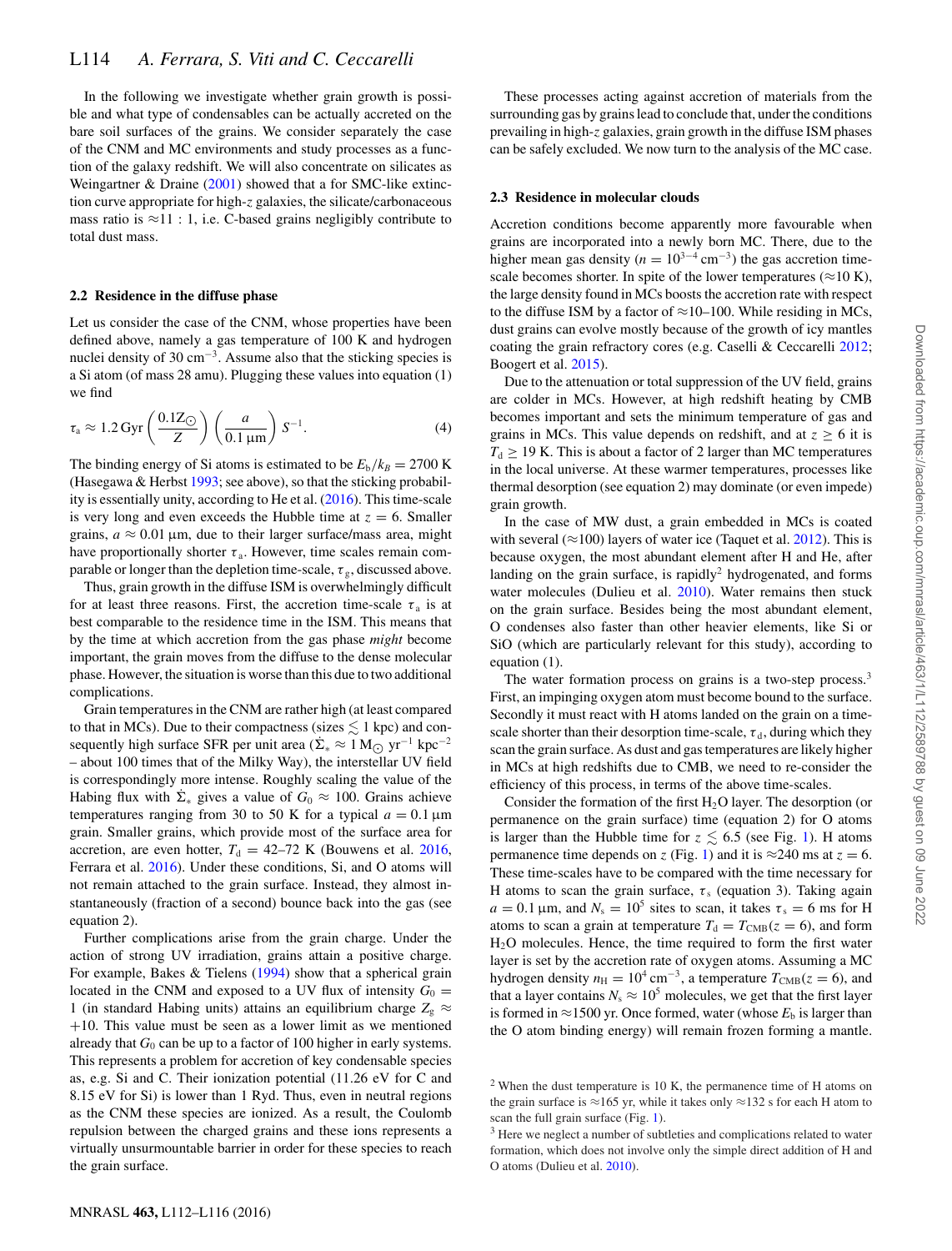

**Figure 1.** Comparison among the different relevant times scales for ice formation on grain surfaces. The H-atom (solid line) desorption time,  $\tau_{\text{d}}^{\text{H}}$ , is compared against the H scanning time (dashed) of the grain surface,  $\tau_s^H$ . Ice formation is possible only when  $\tau_s^H < \tau_d^H$ , i.e. at all redshifts  $z < 8.3$ . A pre-requisite is that the analogous oxygen desorption time (blue solid curve) is larger than both previous time-scales to ensure that oxygen atoms are always available to react and form  $H_2O$ . Note that the O desorption time is very long and also larger than the Hubble time (red solid curve) for  $z \lesssim 6.5$ . We have assumed a grain temperature  $T_d = \max(10 \text{ K}, T_{\text{CMB}})$ .

The key point here is that, once a first layer of water ice is formed, this will prevent Si atoms or SiO molecules to get in contact with the silicate surface. On the contrary, given the much smaller Si abundance (for solar ratios Si/O  $\approx$  1/200 by number), these species will be – at best – trapped in the ice layer, forming impurities but not silicate-like bonds.<sup>4</sup> As a final remark, we underline that the above rapid hydrogenation process applies also to the case of carbonaceous grains.

#### **2.4 Mantle photo-desorption in the diffuse ISM**

The results of the previous subsection lead us to conclude that grain growth in molecular clouds is largely in the form of icy mantles. Once the parent molecular cloud is dispersed (typical lifetime 10 Myr) as a result of radiative and mechanical feedback from stars born in its interior, core-mantle grains are returned to the ISM. However, the memory of growth occurred in the MC will be promptly erased as icy mantles are photo-desorbed by the FUV field (Barlow 1978; Fayolle et al. 2013). A simple calculation shows that this time-scale is very short. Suppose that the ice mantle is made by  $\ell =$ 100 layers, each containing  $N_s = 10^5$  sites. The time necessary to completely photo-desorb the mantle,  $\tau_p$ , is that required to provide each site with an UV photon. Thus, for a given Habing band (6 − 13.6 eV) UV flux intensity, *G*<sup>0</sup> (in cgs units), and mean photon energy  $\langle h\nu \rangle \approx 10 \text{ eV}$ 

$$
y_{\mathrm{H}_2\mathrm{O}} \frac{G_0}{\langle h\nu\rangle} \pi a^2 \tau_{\mathrm{p}} = N_{\mathrm{s}} \ell,\tag{5}
$$

or  $t_p = 10-1000$  yr for  $G_0 = 100-1$ , respectively. In the previous calculation we have further assumed a  $H<sub>2</sub>O$  photo-desorption yield,  $y_{H<sub>2</sub>O} = 0.001$ , following Oberg et al. (2009). To all purposes the accreted mantle material (along with the impurities) is almost instantaneously 'lifted' from the core. The bare grain then finds itself back in the ISM with (optical) properties essentially identical to those prevailing before the journey into the MC, and set by nucleation processes in sources.

## **3 CONCLUSIONS**

We have shown that grain growth by accretion is a problematic process hampered by a number of difficulties which become additionally more severe at high redshifts as the temperature floor set by the CMB increases (i.e. grains are hotter). In the CNM (for the WNM the situation is even less favourable) grain growth is essentially prevented by the (i) low accretion rates related to low densities; (b) higher dust temperatures (particularly in compact, high-z galaxies) causing very short thermal desorption times; (c) Coulomb repulsive forces preventing positively charged ions (Si, C) to reach the grain surface.

Molecular clouds offer more favourable conditions, due to their high density and low dust temperature. However, we have shown that once the bare grain cores are immersed in the MC environment, they are covered by a water ice mantle on a time-scale of a few thousand years at  $z = 6$ . As hydrogenation is very fast ( $\approx$ ms), such time-scale is set by the accretion rate of oxygen atoms. This process fully operates in spite of CMB heating up to  $z \approx 8.3$ . Beyond that epoch, predictions become uncertain due to the lack of a precise knowledge of the diffusion energies of the various species. As the grains are returned to the diffuse phase at the end of the MC lifetime, the mantles are photo-desorbed and the bare core is exposed again. That is, the memory of the ice growth phase in the MC is completely erased.

If grain growth is as problematic as we point out, it is necessary to re-evaluate the arguments, often made, invoking it. These are generically based on a comparison between the dust production rate by sources (planetary nebulae, evolved stars, and SNe) and destruction rate in supernova shocks (Draine 2009). According to such, admittedly uncertain, estimates *made for the Milky Way*, dust production fails by about a factor of 10 to account for the observed dust mass once shock destruction is accounted for.

In the light of the present results, reconciliation of this discrepancy must necessarily come from either (a) an upward revision of the production rate, or (b) downward reappraisal of the dust destruction efficiency by shocks. Interestingly, there appears to be evidence for both solutions, and perhaps even a combination of the two. Recent studies (Matsuura et al. 2011; Indebetouw et al. 2014) have determined the dust mass produced by SN1987A. The observations revealed the presence of a population of cold dust grains with  $T<sub>d</sub>$  $= 17-23$  K; the emission implies a dust mass of  $\approx 0.4-0.7$  M... Such value is 20–35 times larger than that usually assumed in the above argument. Moreover, Gall et al. (2014) found that the 0.1– 0.5 masses of dust detected in the luminous SN2010jl are made of µm-sized grains which easily resist destruction in (reverse) shocks. Alternatively, the puzzle can be solved also by decreasing the

<sup>4</sup> Note that the seminal and important experimental results by Krasnokutski et al. (2014) suggesting the formation of silicate-like bonds from accreting Si and SiO molecules refer to ultra-low temperatures (∼0.34 K) where quantum chemical effects might largely enhance the efficiency of the reaction. This is caused by trapping of the very cold molecules in a van der Waals energy potential which is easily overcome at higher temperatures [see for example, a conceptually similar experiment by Shannon et al. (2013)].